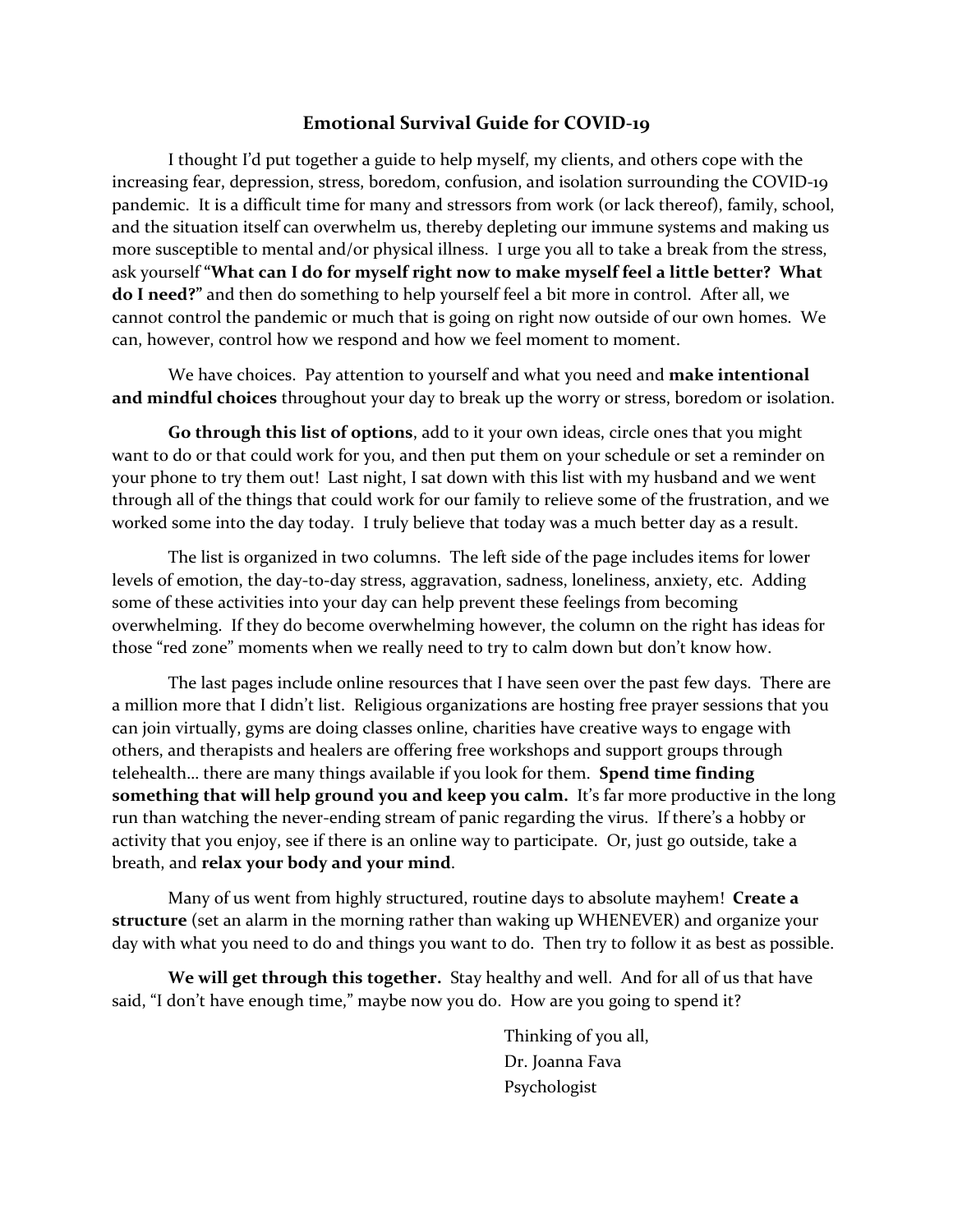#### **During Periods of Lower Emotions During Periods of High Emotions**

| <b>Activities - Puzzles, Board Games,</b>    | <b>Intense Exercise</b> - run sprints up and down |
|----------------------------------------------|---------------------------------------------------|
| Coloring, Singing, Play an Instrument,       | the block, run up and down the stairs, do         |
| Watch a Favorite Movie or TV Show,           | pushups or jumping jacks, hold a plank for        |
| Play Video Games, Draw, Cook, Bake,          | 60 secs, wall sits, lift weights                  |
| Write in a Journal, Read, Listen to          |                                                   |
| Music, Watch funny YouTube videos,           |                                                   |
| Play cards, Look at pictures, Put on         |                                                   |
| Makeup, Do yard work or Gardening, Go        |                                                   |
| outside and listen (the wind, the birds,     |                                                   |
| rustling of leaves, traffic, chatter, rain), |                                                   |
| Play with your pet, Knit/Crochet, Take       |                                                   |
| Pictures, Work on the car, Fly a kite, Go    |                                                   |
| for a drive, Write a Blog                    |                                                   |
| Contribute - help out a neighbor,            | <b>Change your Body Temperature - Dip</b>         |
| call/text a friend and see how they are      | your whole face in COLD water for 10 secs,        |
| doing, reach out to someone you haven't      | take a breath and dip for another 10 secs,        |
| spoken to in a while, help around the        | breathe and repeat (for a minute)                 |
| house, clean up, fix something, create a     |                                                   |
| bag of donations of items you don't need     |                                                   |
| anymore, make a card for someone, help       |                                                   |
| someone with homework or schoolwork,         |                                                   |
| take care of your pet (for example, walk     |                                                   |
| or feed the dog), order takeout from         |                                                   |
| your local restaurants that are struggling   |                                                   |
| Create a Different Emotion - Watch a         | <b>Paced Breathing - Inhale for a count of 5,</b> |
| funny show/video/movie; Listen to a          | Exhale for a count of $7$ (hold your breath for   |
| comedian, Ask Alexa to tell you a joke;      | the remainder of the count if you cant            |
| Listen to soothing music (if you're          | inhale or exhale for the full count). Do this     |
| feeling anxious) or upbeat music (if         | for 5-10 minutes! It will be uncomfortable at     |
| you're feeling sad or down); Do              | first since your body isn't used to breathing     |
| something silly; Remember a funny            | so slowly. Keep going, through the                |
| thing that happened in the past in great     | discomfort until your body regulates and          |
| detail; LAUGH OUT LOUD; Count your           | you feel calmer.                                  |
| blessings                                    |                                                   |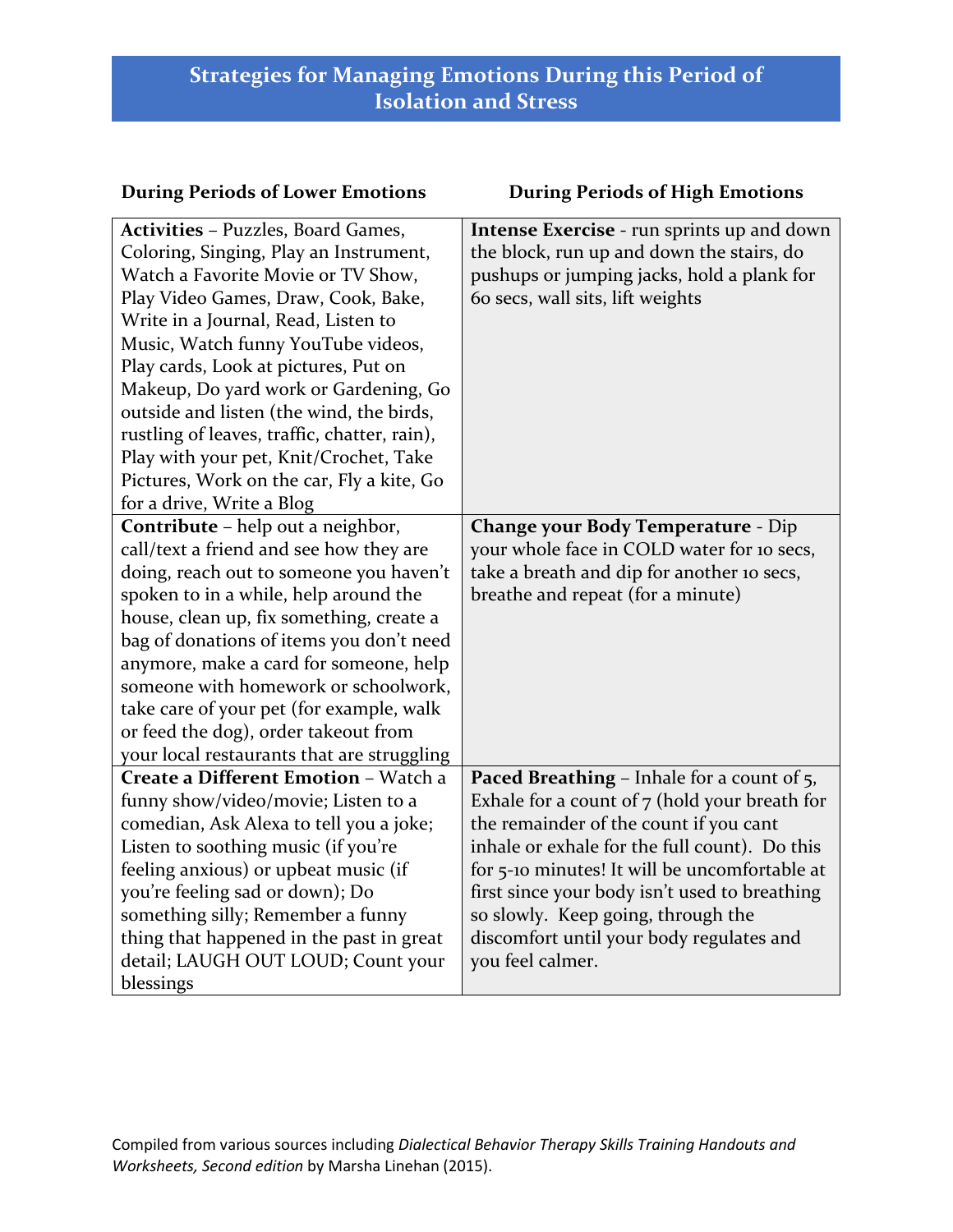| <b>During Periods of Lower Emotions</b>                                                                                                                                                                                                                                                                                                                                                                                                                                                                                            | <b>During Periods of High Emotions</b>                                                                                                                                                                                                                                                                                                               |
|------------------------------------------------------------------------------------------------------------------------------------------------------------------------------------------------------------------------------------------------------------------------------------------------------------------------------------------------------------------------------------------------------------------------------------------------------------------------------------------------------------------------------------|------------------------------------------------------------------------------------------------------------------------------------------------------------------------------------------------------------------------------------------------------------------------------------------------------------------------------------------------------|
| <b>Push Away the stress or an urge to react</b><br>in a way that could make things work -<br>Walk away from the stressful situation if<br>possible, Go for a hike, Put the stress in<br>an imaginary box and put it on an<br>imaginary shelf (you have control of<br>your mind. You Don't actually have to<br>act on emotions or urges). Make a choice<br>to delay acting on impulses for an hour<br>and do something else to pass the time.<br>Hopefully in that hour, the urge will<br>subside.                                  | <b>Progressive Muscle Relaxation - Tense</b><br>and release your muscles one at a time<br>starting from your toes and working up to<br>your face. Hold the tension for 5 seconds,<br>squeezing tightly, then release slowly and<br>fully. Exhale and move to next muscle<br>group. There are lots of youtube videos to<br>guide you in this as well. |
| Think of something else - Read<br>something interesting or a thriller that<br>you can't put down; Do Crossword<br>Puzzles, Sudoku, or Challenging Riddles;<br>Count backwards from 100 by 3s, Do the<br>alphabet backwards (then try to do it<br>faster and faster without messing up);<br>Name all 50 States; Name all (pick any<br>category: for example, NFL Teams, Songs<br>by a particular artist, colors, countries in<br>Europe, words that start with the letter<br>"G", etc); work on something you want<br>to accomplish | Create a different intense sensation -<br>Hold ice cubes in your hands until they<br>melt, chew ice cubes, listen to loud music,<br>take a cold shower, squeeze a stress ball, pet<br>your dog or cat                                                                                                                                                |
| Movement - Do Yoga, stretch, Dance,<br>go for a walk/hike/run/bike ride, do<br>jumping jacks or sit ups, Practice karate<br>or tai chi                                                                                                                                                                                                                                                                                                                                                                                             | Make time for something meaningful to<br>you - Pray, Meditate, Do something kind<br>for yourself or others, Take steps towards a<br>goal                                                                                                                                                                                                             |
| Soothe your senses - Take a warm<br>shower/bath, listen to soothing music,<br>light a candle or spray some essential<br>oils, stargaze, put on your favorite<br>lotion/cologne/perfume, bake and enjoy<br>the smells (and tastes), make tea or<br>coffee and enjoy it fully through your<br>senses, smell flowers, eat your favorite<br>food (in moderation of course) and enjoy<br>each bite mindfully, put on your most<br>comfortable clothes and enjoy how they<br>feel; give yourself a manicure or pedicure                  | <b>Clean vigorously</b> - scrub the tub or sink,<br>vacuum the house, organize<br>mail/papers/clothes                                                                                                                                                                                                                                                |

Compiled from various sources including *Dialectical Behavior Therapy Skills Training Handouts and Worksheets, Second edition* by Marsha Linehan (2015).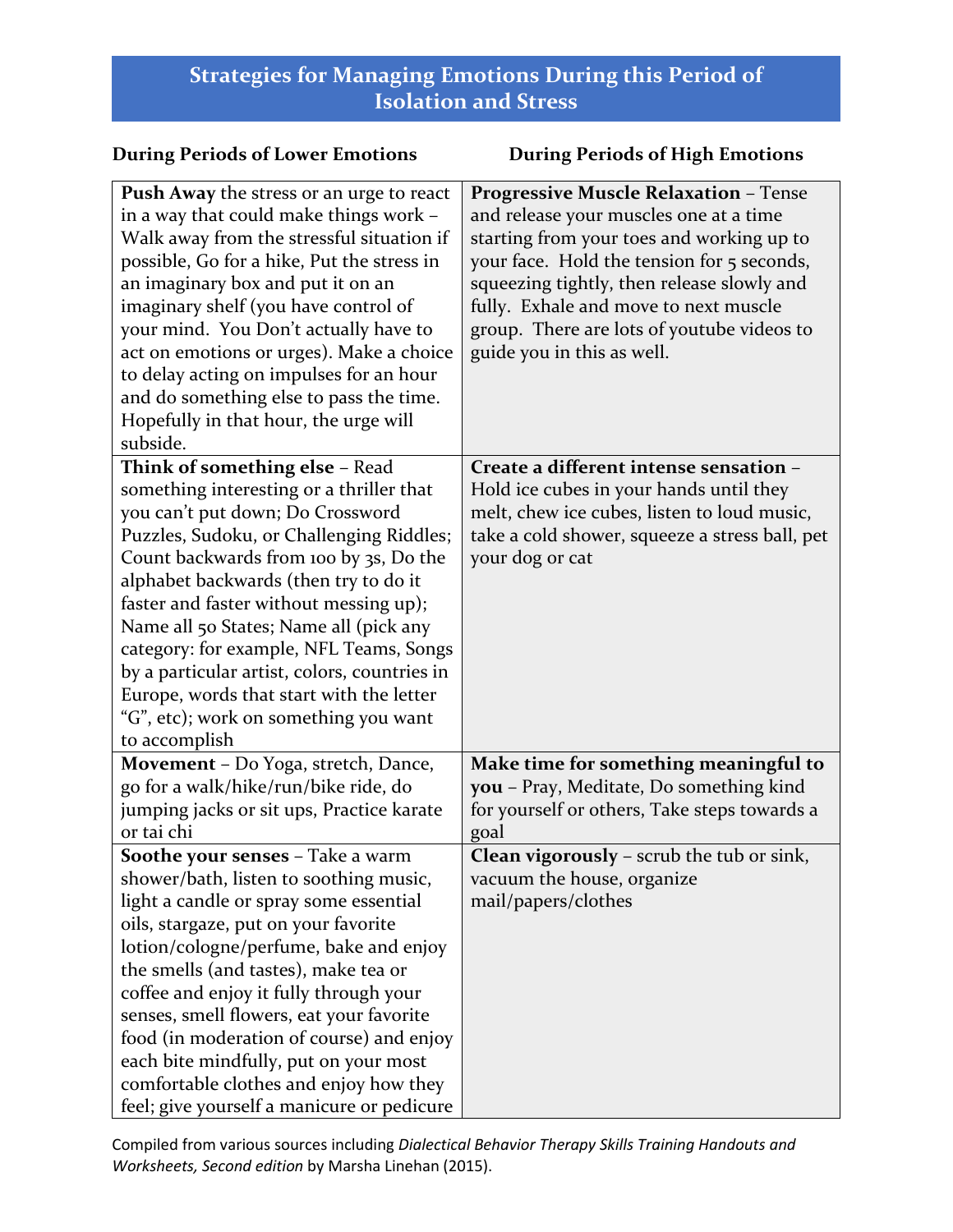#### **During Periods of Lower Emotions During Periods of High Emotions Imagine being someplace else** – where is your favorite place? A beach? A ski slope? Someone else's house? A Park? Go there in your mind. Imagine every detail – what sounds do you hear? What do you smell? What do you see around you? **Plan something** awesome for when this stress is all over: a trip you will take, a party you will throw, people you will see, someplace you will go, etc. This will help you stay in the mindset that THIS WILL PASS and WILL NOT LAST FOREVER **Give yourself a brief vacation** – turn off phones or other devices, unplug and relax momentarily to recharge yourself – emotionally and physically; take a nap, stretch, go outside and breathe some fresh air **Do Not Stay in Bed – Get up and shower, get dressed, go outside, eat something, etc. While you can't do everything, you can do something… Buy something** (online) mindfully and within your limits so you don't create an additional stressor Call your therapist or a therapist and schedule a teletherapy session. There are many of us willing to help! **Be Kind to yourself** – validate yourself "This is hard and I'm doing the best I can" or "This wont last forever. I will get through this." **Other Ideas: Set a long-term goal** and determine the steps towards it and then take the first step. So if you've been meaning to write a blog, determine what the steps are (for example, create a list of ideas, write an article/post, decide on what forum to post it, etc) and begin to make progress. **Other Ideas:**

Compiled from various sources including *Dialectical Behavior Therapy Skills Training Handouts and Worksheets, Second edition* by Marsha Linehan (2015).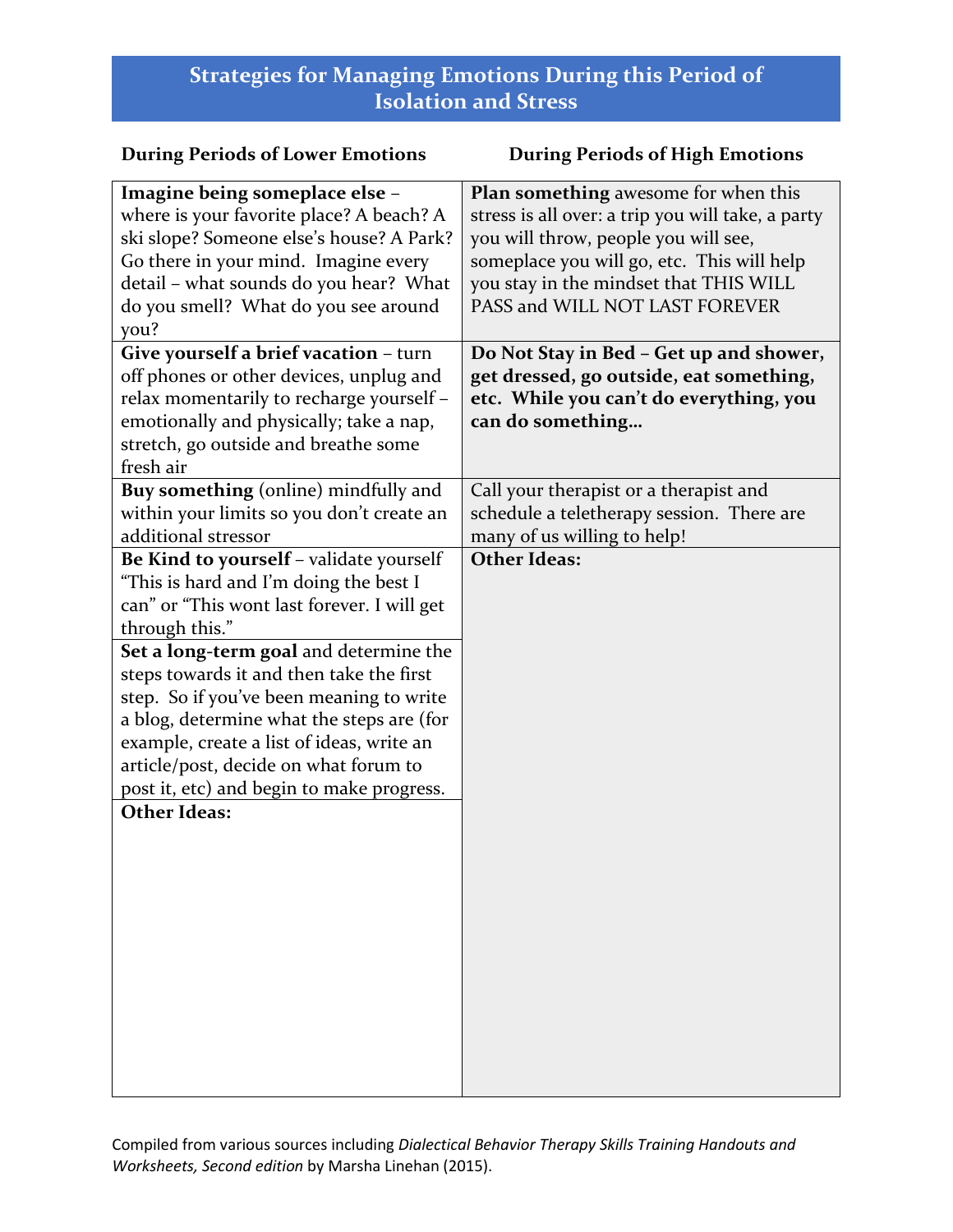| <b>Helpful Websites for Distraction:</b> |                                               |
|------------------------------------------|-----------------------------------------------|
| Virtual Tours of Museums around the      | https://www.travelandleisure.com/attractio    |
| World                                    | ns/museums-galleries/museums-with-            |
|                                          | virtual-tours                                 |
| Funny Dog Videos, Kids Laughing,         |                                               |
| Bloopers, Yoga or other workout videos,  |                                               |
| how to videos (makeup or fixing          | https://www.youtube.com/                      |
| something around the house - there's     |                                               |
| something for everyone!) BE MINDFUL      |                                               |
| when selecting. Pick something           |                                               |
| intentionally to improve your mood       |                                               |
|                                          | https://www.vulture.com/2020/03/coronavi      |
|                                          | rus-the-metropolitan-opera-to-stream-free-    |
| The Metropolitan Opera Streamed          | operas.html?utm_source=fb&utm_medium=         |
| Online                                   | si&utm_campaign=vulture&fbclid=IwARoW         |
|                                          | YtQ4UTpprp3dm3TB-                             |
|                                          | bnli8zikmpX4pNL4OzpdS9loxckZcJKJr8Jlz         |
|                                          | M                                             |
| Boredom Busters - Ideas for Families     | https://familyeguide.com/boredom-busters-     |
|                                          | 110-fun-at-home-activities-for-families-kids- |
|                                          | 2/                                            |
| <b>Indoor Activities for Kids</b>        | https://www.mother.ly/child/montessori-       |
|                                          | inspired-indoor-                              |
|                                          | activities?rebelltitem=4#rebelltitem4         |
| Virtual Tour through US National Parks   | https://totallythebomb.com/heres-33-          |
|                                          | national-park-tours-you-can-take-virtually-   |
|                                          | from-the-comfort-of-your-home                 |
| Podcast Ideas                            | https://magazine.northeast.aaa.com/categor    |
|                                          | y/life/technology/podcast-pulse/              |
| Practice a Foreign Language              |                                               |
|                                          | Duolingo app or https://www.duolingo.com/     |
|                                          |                                               |
| Virtual Tour of Zoos                     | https://triblive.com/lifestyles/more-         |
|                                          | lifestyles/bored-kids-can-take-a-virtual-     |
|                                          | field-trip-via-zoo-websites/                  |
| Educational/Fun Ideas for Kids &         | https://docs.google.com/document/d/1EpUcd     |
| <b>Families</b>                          | 8JO3e9gTobQcqijP bwnWWaEu eVuGSJHsToY         |
|                                          | A/mobilebasic                                 |
| Be creative!                             | Pinterest, Instagram there are ideas          |
|                                          | everywhere                                    |
|                                          |                                               |

Compiled from various sources including *Dialectical Behavior Therapy Skills Training Handouts and Worksheets, Second edition* by Marsha Linehan (2015).